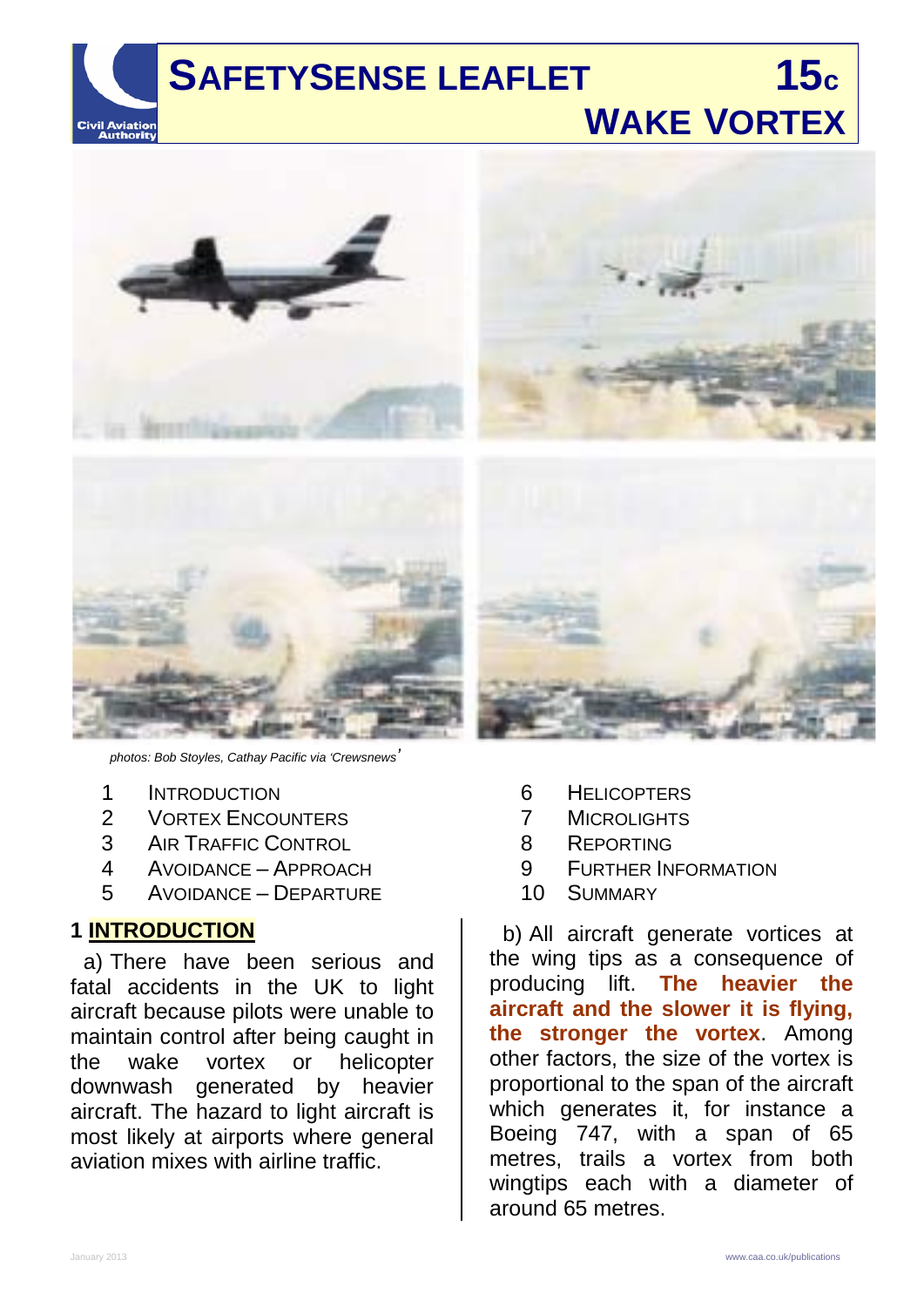c) At low altitudes, vortices generally persist for as long as 80 seconds, but **in very light or calm wind conditions they can last for up to two and a half minutes**. Once formed, vortices continue to descend until they decay (or reach the ground). Decay is usually sudden and<br>occurs more quickly in windy occurs more quickly in windy conditions. Cross-winds can carry a vortex away from the flight path of the aircraft. For each nautical mile behind an aircraft, the vortex the aircraft generates will typically have descended between 100 and 200 ft.

d) Generally, the lighter the aircraft you are flying, the greater the degree of upset if you encounter a wake vortex. Thus, a light aircraft will be vulnerable to the vortices of a similar sized aircraft ahead of it, and microlight aircraft will be even more vulnerable.

e) Aeronautical Information Circular (AIC)  $P O72/2010$  'Wake Turbulence' provides detailed information provides detailed information including aircraft weight categories and the separation which controllers are required to provide between aircraft of different categories.

f) The AIC provides advice for avoiding vortices in all phases of flight. The simple advice for light aircraft pilots is 'Avoid crossing below or close behind the flight path of a heavier aircraft'.

g) Jet blast and prop wash may also cause considerable turbulence, but are not covered in this leaflet.

#### **2 VORTEX ENCOUNTERS**

a) A light aircraft penetrating a vortex from a larger aircraft on a similar trajectory and axis can experience a severe roll. In the worst cases it may be beyond the power of the ailerons to counteract the roll. Even executive jets have been rolled upside down.

*Same Trajectory Encounter*



b) If the vortex is entered at right angles to its axis, rapid vertical and pitch displacements with airspeed changes are likely. An oblique entry, the most likely event, will have symptoms of both.

*Right Angle Encounter*



*Vertical Vertical*

*and Pitch Airspeed and Pitch Changes Change Changes*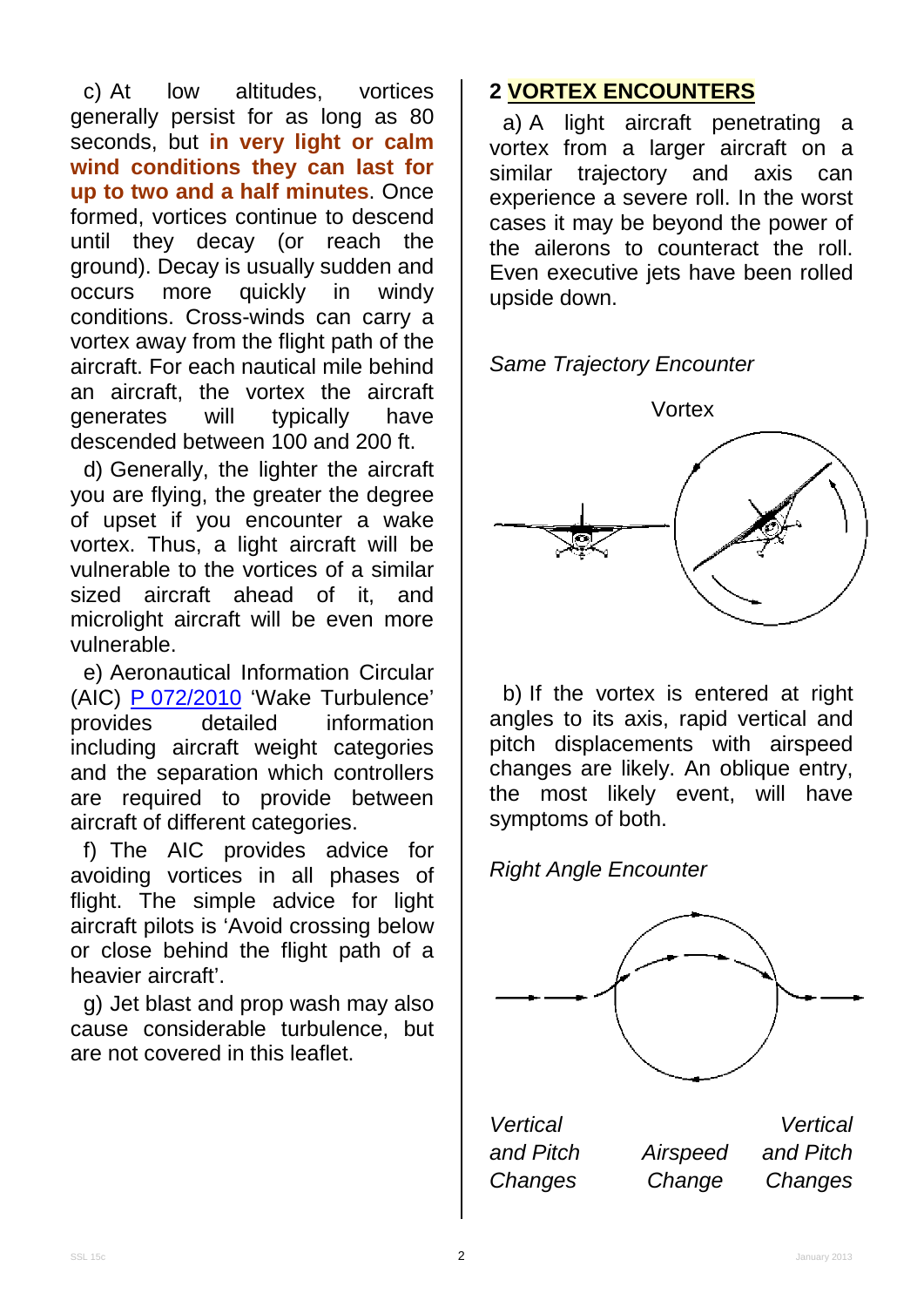c) Although a vortex encounter at altitude is uncomfortable and alarming, it should be recoverable. However, any loose objects in the cockpit may be scattered about. A Piper PA23 Aztec was flying north– south at 1000 ft, 7½ NM west of Heathrow, underneath the approach path. The Aztec was almost turned on its back by the vortex from a Boeing 757 on the approach which had crossed its track at 2500 ft. The wind at Heathrow was calm.

d) A significant proportion of the wake vortex incidents reported in the UK occur below 200 feet, i.e. just before landing where there may not be room to recover. An accident in the UK badly damaged a Robin aircraft, which it appears got too close behind a landing Short SD360. At 100–150 ft the right wing and nose dropped and the aircraft did not respond to control inputs, descended rapidly and hit a hedge. Estimated separation was about 3 NM. **The wind speed was reported as 2 kt**. Incidents including fatal accidents have also occurred shortly after take-off, which is when the affected aircraft is most likely to be directly behind a larger aircraft.

e) Close to the ground, vortices generally persist for about 80 seconds where their effect is most hazardous. They tend to move apart at about 5 kt in still air, so a crosswind component of 5 kt can keep the upwind vortex stationary on or near the runway while the downwind vortex moves away at about 10 kt. In crosswinds of more than 5 kt, the area of hazard is not necessarily aligned with the flight path of the aircraft ahead. Take

particular care at airfields where intersecting runways are both in use.



*HEADWIND LESS THAN 10 KNOTS*



*CROSSWIND LESS THAN 5 KNOTS*



#### *CROSSWIND OVER 5 KNOTS*

*At very low altitude the area of hazard is not necessarily aligned with the flight path of the aircraft ahead.*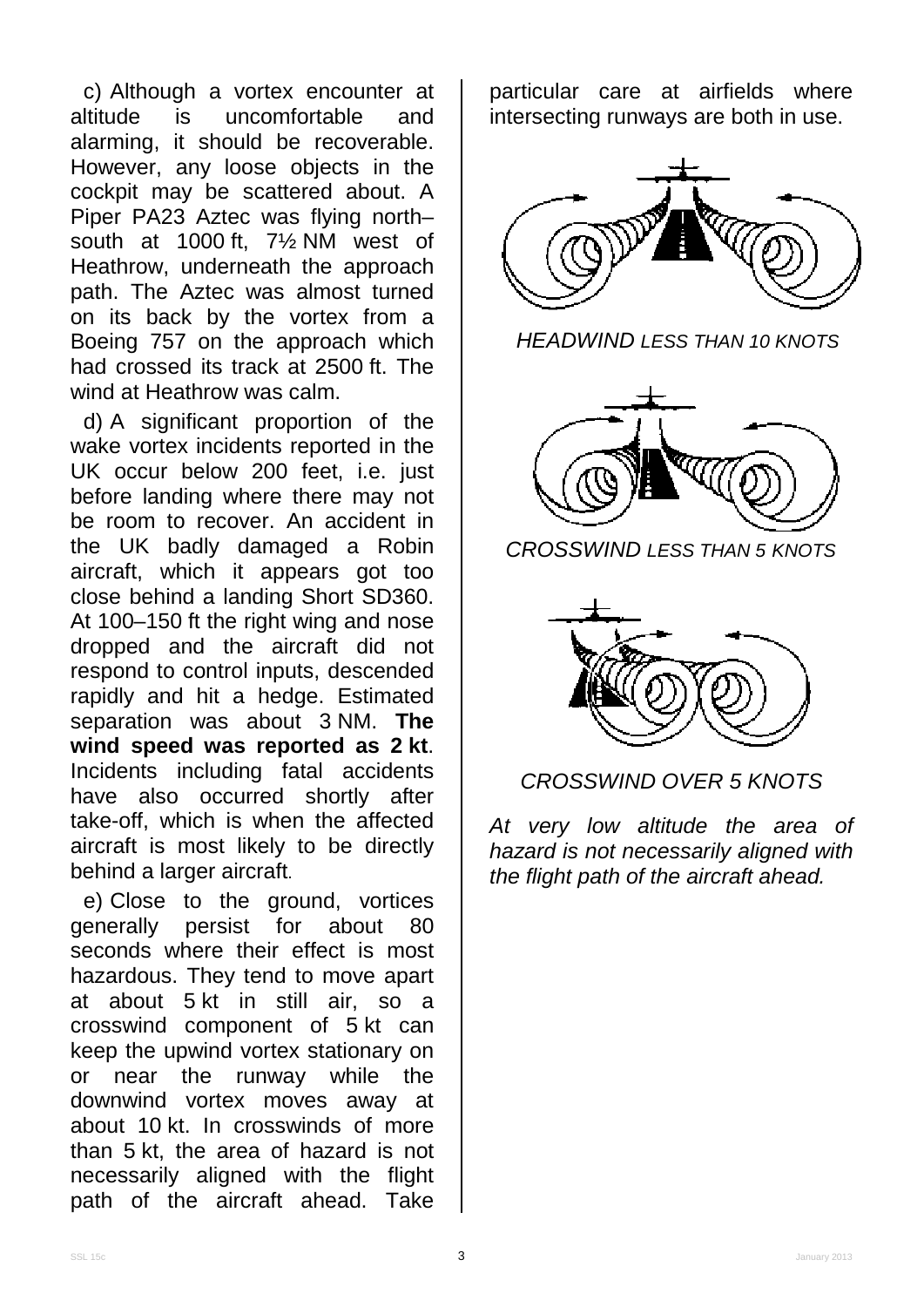# **3 AIR TRAFFIC CONTROL**

a) At UK airports where there are commercial movements, an ATC service will be provided with the possible exception of some Highlands and Islands aerodromes. The controllers will advise pilots of the recommended interval; e.g. "*Golf November Tango, you are number two to a Boeing 737, caution wake turbulence, the recommended distance is five miles, report final".* 

b) **For VFR arrivals vortex spacing is the responsibility of the pilot**; however, the recommended distance will be given by ATC **but not by AFISO/Air Ground Service**. If in doubt, use greater spacing.

c) Read the AIC so that you will be familiar with the weight categories, e.g. 'heavy' includes all wide-bodied airliners. Also become familiar with the spacing minima which ATC will apply.

d) Some large narrow-bodied aircraft present a particular hazard to lighter aircraft. Experience has shown that the Boeing 757 creates particularly strong vortices. Caution is recommended for all pilots following such aircraft, particularly on approach. Additional spacing (with the agreement of ATC) is recommended.

#### **4 AVOIDANCE - APPROACH**

a) Since the vortices are invisible, although occasionally the cores can be seen in very humid conditions, they are difficult to avoid unless you have a good 'mental' picture of where they occur.

b) There are two techniques which can be employed:

- Distance can be judged visually by runway length – most major airports have runways between one and two nautical miles long (1,850 and 3,700 metres). Thus, if the recommended spacing is six miles, then you need three to six runway lengths between yourself and the aircraft ahead.
- If the aircraft on the approach ahead of you is much heavier than your own type, try to keep it in sight. In general, vortices drift downwards, **so fly above** and to the upwind side of the lead aircraft's flight path. Obviously as you get closer to the runway lateral displacement has to be reduced, so land beyond the point where the heavier aircraft touched down as generation of vortices ceases when the nosewheel contacts the runway. The heavier the type ahead, the longer the runway is likely to be, so stopping a light aircraft should not be a problem – it may even save you some taxi time! Airliners almost always approach on a 3° glide slope, light aircraft can readily accept steeper angles.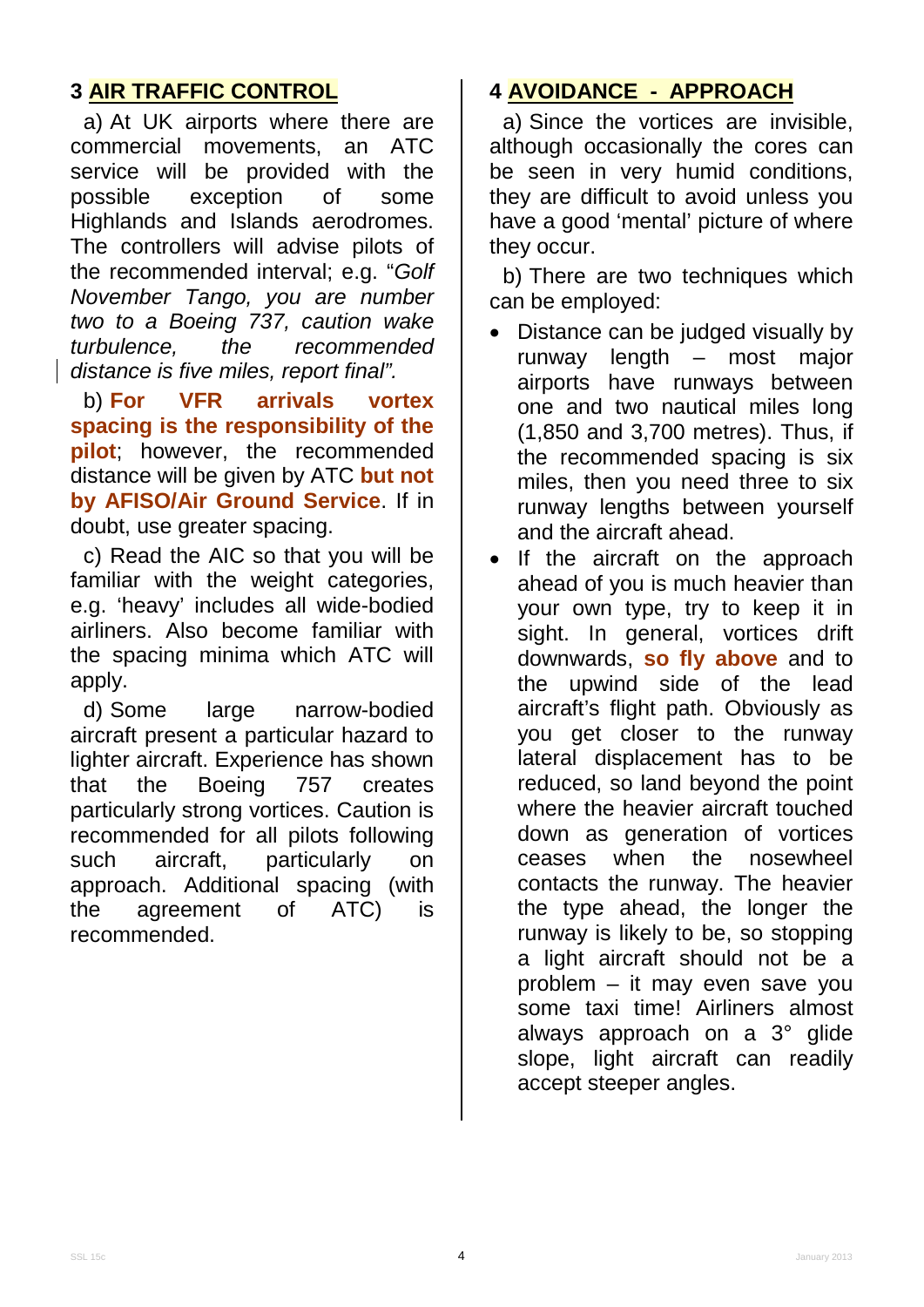

*Courtesy- Hargreaves*

#### **5 AVOIDANCE – DEPARTURE**

a) **Vortices are generated as the aircraft rotates on take-off**, so the time interval between departures specified in the AIC starts from rotation. For example, a light aircraft taking off behind a Boeing 737 should allow an interval of at least two minutes if commencing take-off from the same point, and at least three minutes if taking off from a point part-way up the same runway.

b) Although you may think you can avoid the vortex by lifting off early and climbing above the vortex, most commercial aircraft will climb much more steeply than a light aircraft once they have accelerated. In order to avoid entering the vortex you would need to turn early and fly well clear of the preceding aircraft's flight path.

#### **6 HELICOPTERS**

a) The AIC specifies minimum spacing between light aircraft and large helicopters. **However, it is considered that any helicopter in forward flight generates more intense vortices than a fixed-wing aircraft of a similar weight**. For example, the S76 is characterised as 'light', so no minimum spacing is recommended for another 'light' aircraft, but such a light aircraft has been turned over by an S76 vortex. When following a helicopter, pilots of light aircraft should consider allowing a greater spacing than they would behind a fixed-wing aircraft of similar size, especially if the helicopter has been hovering.



*SikorskyS76 – Photo FAA Technical Center, Mr J Sackett*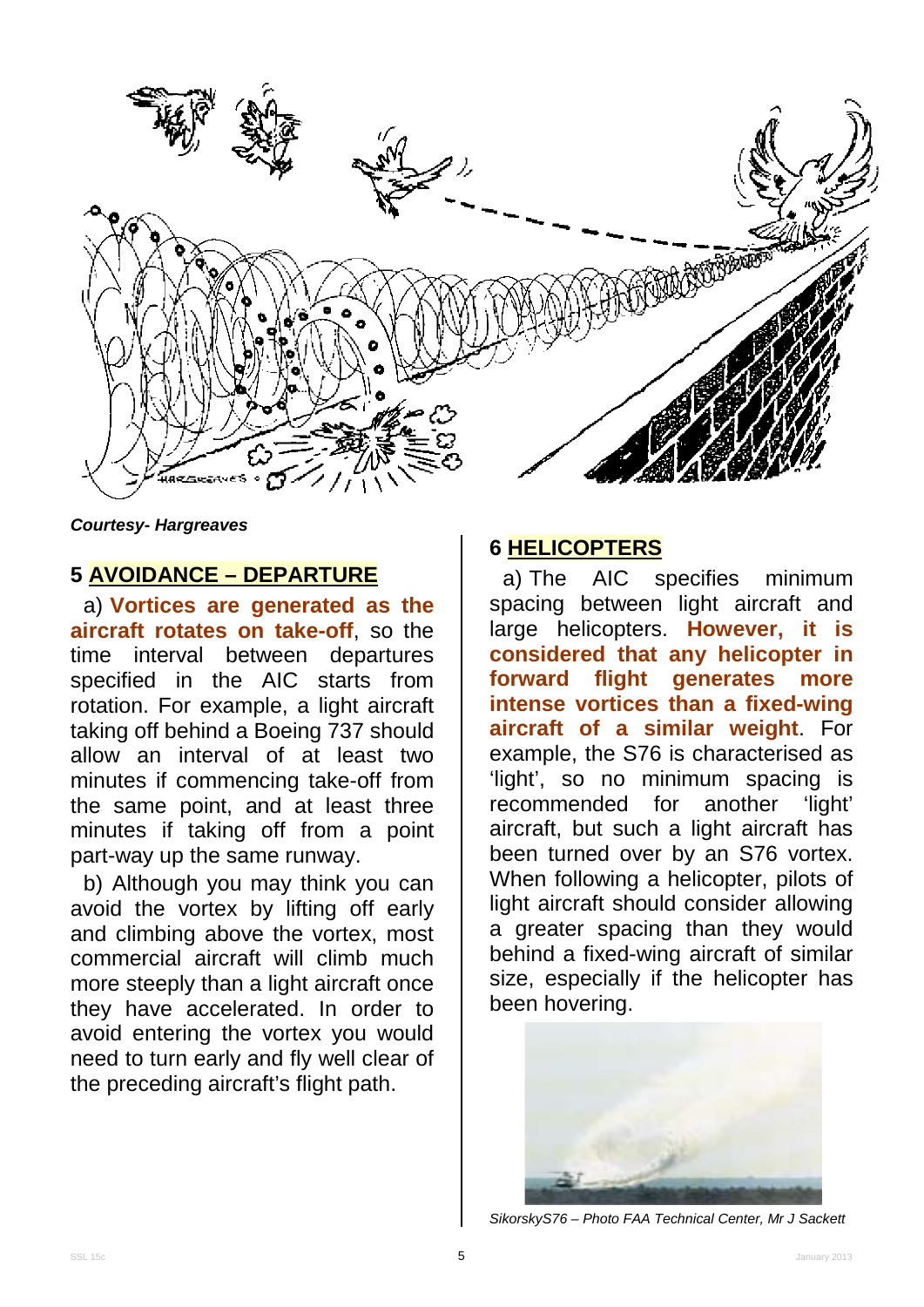b) Helicopters with rotors turning create a blast of air outwards in all directions, the strongest effect being downwind. This effect is not so significant when the helicopter with rotors turning is on the ground. It is most severe during hovering and hover taxiing, when the rotors are generating enough lift to support the full weight of the helicopter, and this creates the greatest downwash, out to a distance of approximately three times the rotor diameter.

c) During an approach it may not be possible to determine which of the stages of flight the helicopter is at, nor the helicopter pilot's immediate intentions. In these circumstances, pilots of light aircraft should aim to keep as far away as possible. In particular, if there is a helicopter on or near the runway, and if runway length permits, consider landing further down the runway to avoid being caught by rotorwash. **If in doubt, make an early decision to go-around**.

d) Helicopter pilots should consider the effect on others of their wake and minimise time spent in the hover close to the paths of other aircraft. For example, they should quickly move well clear of the runway to which they have approached, especially when on the upwind side of it. Where that is not possible, they should place their helicopter on the ground as soon as possible, ground taxiing rather than hover taxiing.

## **7 MICROLIGHTS**

a) Microlights and very light aircraft are more susceptible than other GA aircraft to the effects from wake vortex. Control problems have been experienced when one has encountered the vortex of a single-engined piston training aeroplane.

b) Pilots of microlights should consider treating every aircraft in front of them as being one category higher than listed in the AIC.

c) Hang gliders and paragliders (including powered parachutes) can expect to be affected even more than microlights. Parachute canopies may collapse, as shown below.



*photo courtesy 'Skywings'*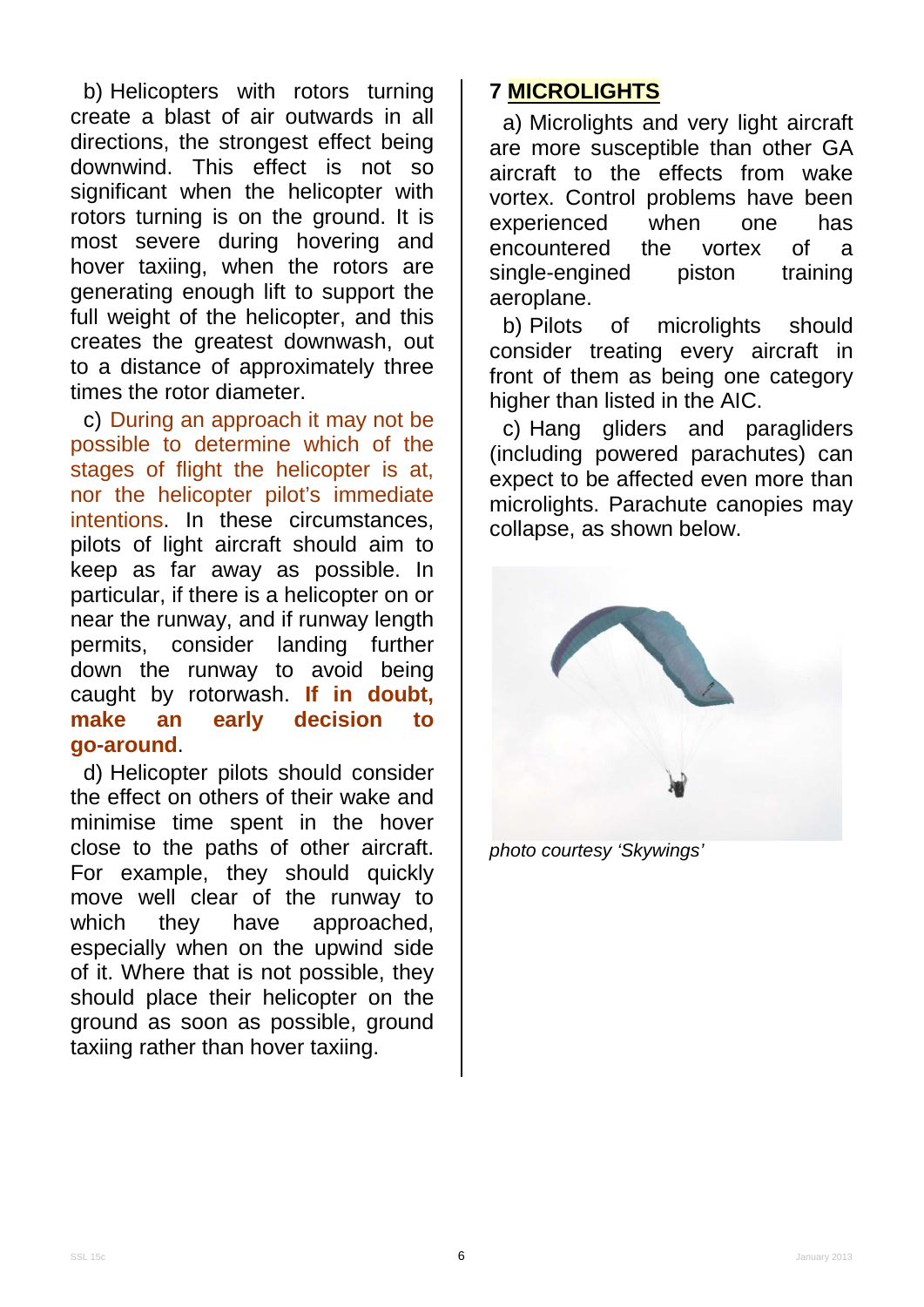## **8 REPORTING**

a) As detailed in AIC <u>P 089/2010</u>, 'The National Wake Turbulence Encounter Reporting Scheme', NATS maintains a wake vortex database to monitor incident rates. All suspected wake vortex incidents should be **reported immediately to ATC by radio** and followed up after landing using form [SRG 1423](http://www.caa.co.uk/srg1423) 'Wake Turbulence Report Form' (Pilots/ATCOs). The form can be submitted to the CAA as an Occurrence Report if that would normally be required by CAP 382, for<br>example if significant handling example if difficulties are experienced.

b) Reports (except those doubling as occurrence reports) should be sent to:

Wake Vortex Analysis Team **NATS** Corporate Technical Centre 4000 Parkway **Whiteley** Fareham Hampshire PO15 7FL,

Tel: 01489 6152153 Fax: 01489 615215 E-mail: waketurbulence@nats.co.uk

#### **9 FURTHER INFORMATION**

A graphic 17-minute video, AF 9468 'Wake Turbulence – The Unseen Menace', is available from:

The British Defence Film Library, Chalfont Grove, Chalfont St Peter, Gerrards Cross, Bucks SL9 8TN.

Tel: 01494 878237 Fax: 01494 878007.

It provides a useful illustration of the problem to those who fly both small and large aircraft, and also for Air Traffic Services personnel.